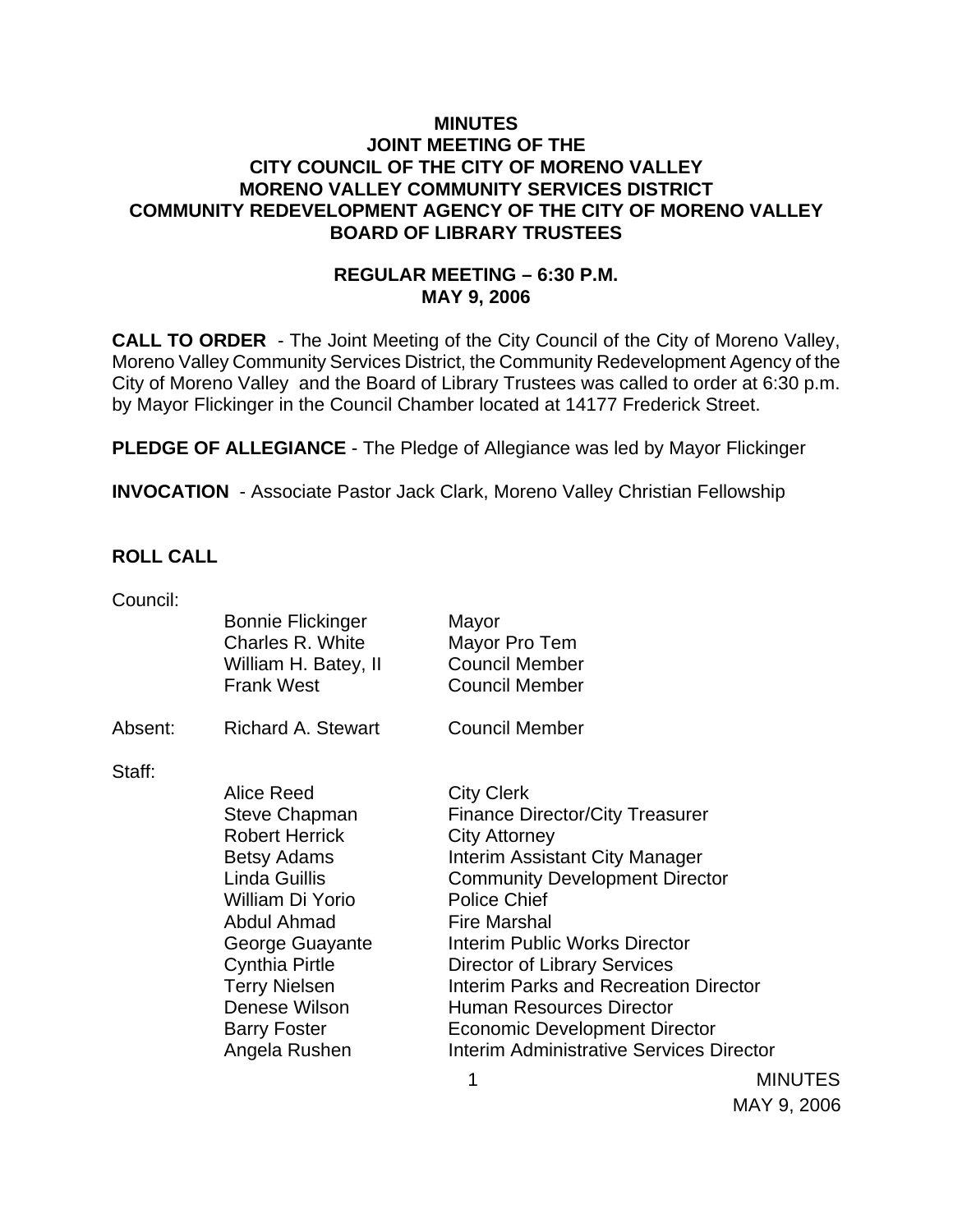### **E. PUBLIC HEARINGS**

- E1. PUBLIC HEARING TO ADOPT ANNUAL ACTION PLAN FOR FISCAL YEAR 2006/07 (Report of: Economic Development Department) Recommendation: That the City Council:
	- 1. Conduct a Public Hearing for the Community Development Block Grant (CDBG) and HOME Programs to provide the public with an opportunity to comment on the proposed 2006/07 Annual Action Plan; and
	- 2. Approve the proposed 2006/07 Annual Action Plan.

 Mayor Flickinger opened the public testimony portion of the public hearing; there being none, public testimony was closed.

### **Approved by a 4-0-1 vote. m/Batey, s/Flickinger, Stewart absent.**

E2. A PUBLIC HEARING FOR GENERAL PLAN AMENDMENT (PA96-0013) – A COMPREHENSIVE UPDATE OF THE CITY'S GENERAL PLAN AND RELATED ENVIRONMENTAL IMPACT REPORT (Report of: Community Development Department) Recommendation: That the City Council conduct a public hearing regarding the comprehensive update to the City's General Plan and the related Environmental Impact Report. The ultimate action of the City Council will include adoption of a Resolution to certify the Final Environmental Impact Report and a Resolution to approve the updated General Plan. The Resolutions will be provided in the agenda packet for the City Council meeting of May 23, 2006.

 Mayor Flickinger opened the public testimony portion of the public hearing. Public testimony was received from Susan Nash and George Hague.

PUBLIC COMMENTS **ON ANY SUBJECT NOT ON THE AGENDA** UNDER THE JURISDICTION OF THE CITY COUNCIL ARE AS FOLLOWS:

#### George Hague

- 1) Concerned with safety of children walking along Nason St. need crosswalks and sidewalks
- 2) Redevelopment and School District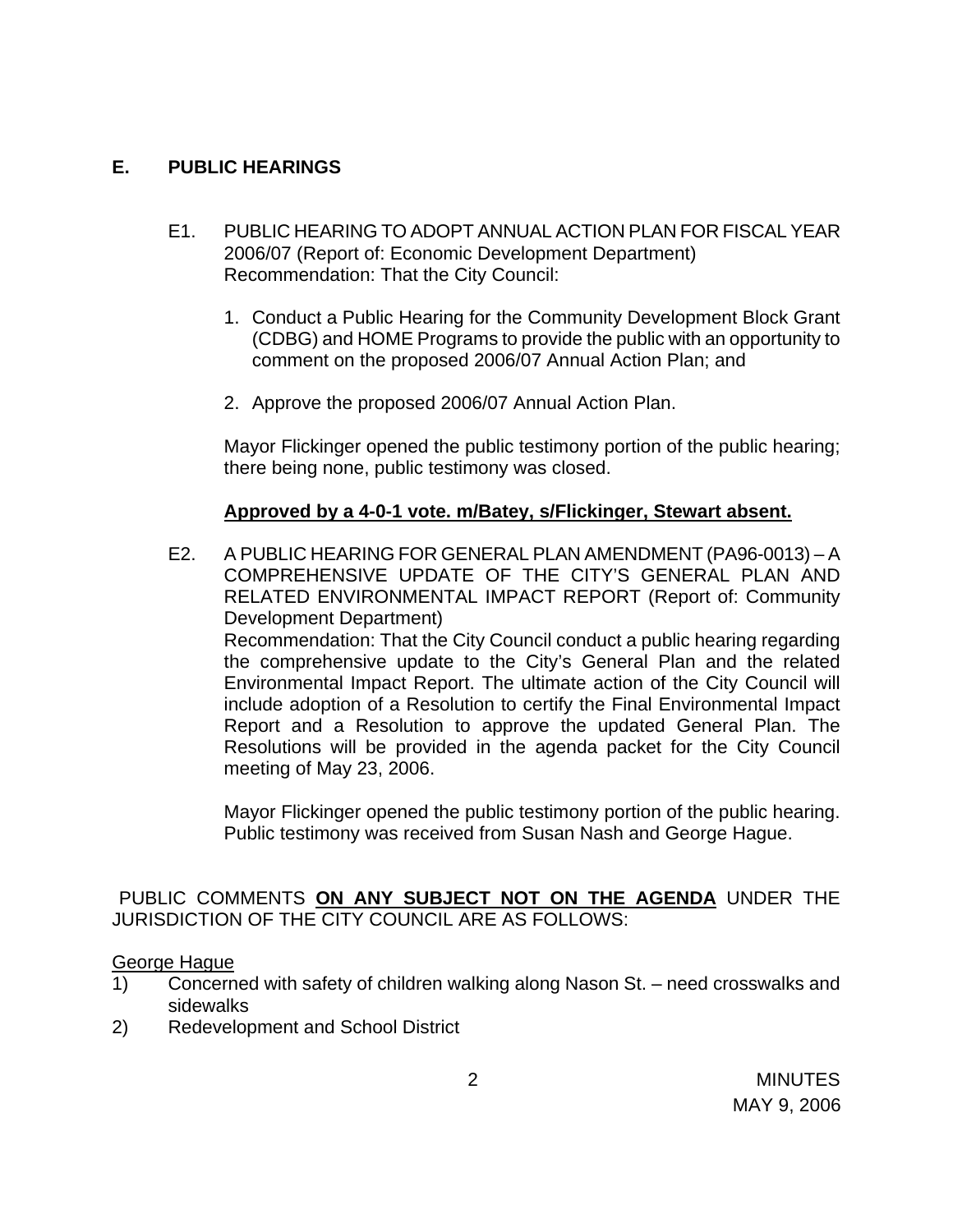Anne Turner McKibbon

1) Pigeon Pass road widening and expansion – would like full environmental review on the project

# **F. ITEMS REMOVED FROM CONSENT CALENDARS FOR DISCUSSION OR SEPARATE ACTION - NONE**

### **G. REPORTS**

- G1. REPORTS ON REGIONAL AND REIMBURSABLE ACTIVITIES
	- a) Report on Southern California Association of Governments by Mayor Flickinger

 Mayor Flickinger gave an update of the SCAG Data Geographic Information System Task Force and stated their meeting last week was attended by a speaker from the Census Bureau who spoke to the task regarding the American Community Survey which will take the place of the long form census form – the project is moving forward – information currently available on the Census Bureau Web Site. Information is current through the previous year. Also, the regional council is working on the RENA challenge. We need to keep our eyes on this project.

- G2. INTRODUCE ORDINANCE NO. 716 DESIGNATING SPEED LIMIT RECERTIFICATION ON VARIOUS STREETS (CONTINUED FROM 4/25/2006) (Report of: Public Works Department) Recommendation: That the City Council:
	- 1. Receive and file the report; and
	- 2. Introduce Ordinance No. 716, amending Section 12.20.020 of Chapter 12.20 of the City of Moreno Valley Municipal Code designating prima facie speed limits on certain streets (as listed on the ordinance) and directing the City Engineer to take certain action in respect thereto. (Roll call required)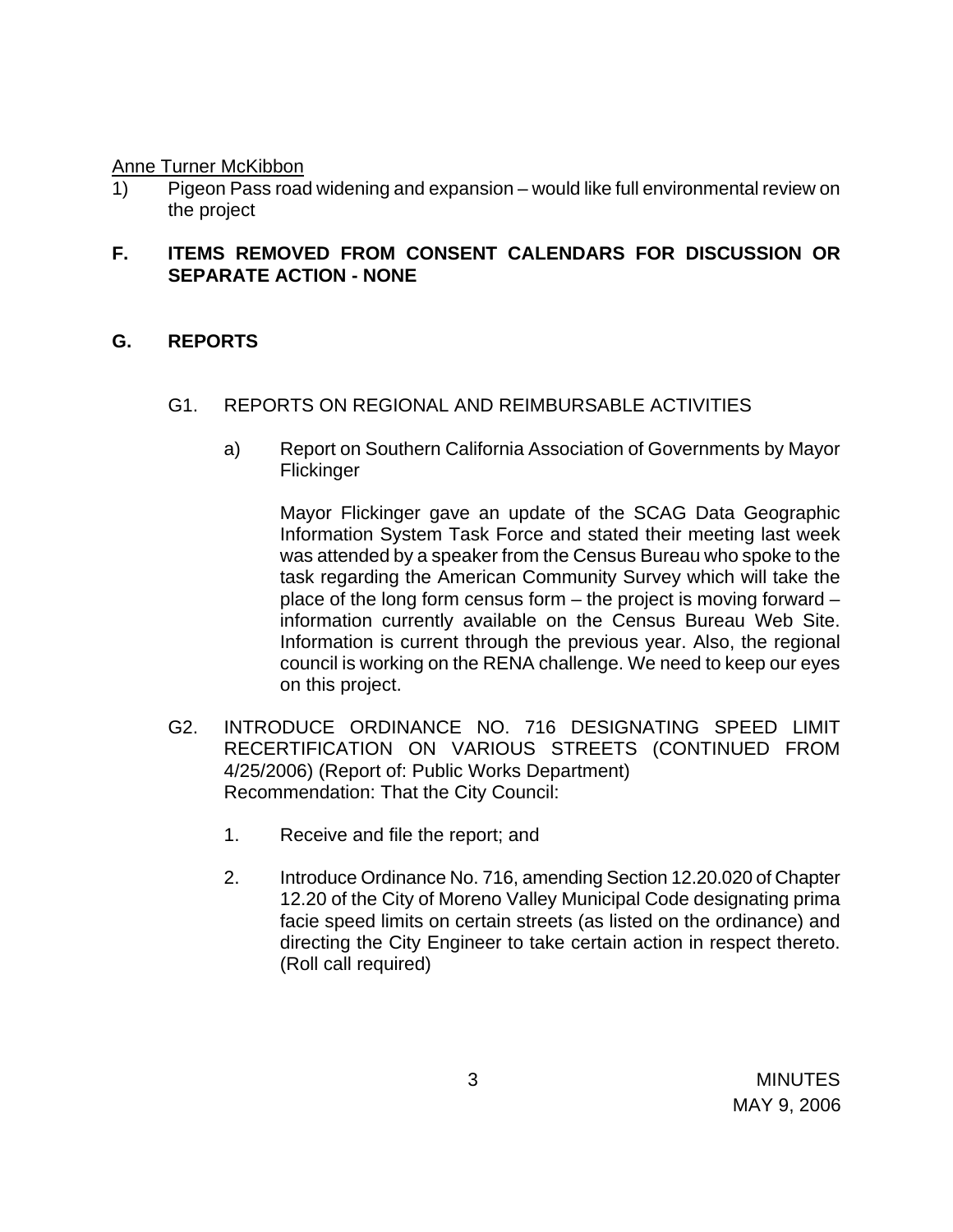#### Ordinance No. 716

 An Ordinance of the City Council of the City of Moreno Valley, California, Amending Section 12.20.020 of Chapter 12.20 of the City of Moreno Valley Municipal Code Relating to a Prima Facie Speed Limit for Certain Streets

 Mayor Flickinger opened the agenda item for public comments; there being none, public comments were closed.

 **Approved by a 3-1-1 vote to introduce the Ordinance as amended, to excluding Cottonwood Avenue from Old Highway 215 to Frederick Street speed to reevaluate the speed increase. m/West, s/Batey, White dissenting and Stewart absent.**

- G3. PUBLIC MEETING AND RESOLUTION AND ORDINANCE REGARDING THE TRANSPORTATION UNIFORM MITIGATION FEE PROGRAM AMENDMENT (Report of: Public Works Department) Recommendation: That the City Council:
	- 1. Conduct a public meeting regarding the proposed Ordinance No. 719 repealing and re-enacting Chapter 3.44 of the City of Moreno Valley Municipal Code authorizing participation in the Western Riverside County Transportation Uniform Mitigation Program;

Mayor Flickinger opened the agenda item for public comments; there being none, public comments were closed.

2. Adopt Ordinance No. 719 repealing and re-enacting Chapter 3.44 of the City of Moreno Valley Municipal Code authorizing participation in the Western Riverside County Transportation Uniform Mitigation Fee Program (1<sup>st</sup> reading and introduction on April 25, 2006); and

Ordinance No. 719

 An Ordinance of the City Council of the City of Moreno Valley, California, Repealing and Re-enacting Chapter 3.44 of Title 3 of the City of Moreno Valley Municipal Code, Authorizing Participation in the Western Riverside County Transportation Uniform Mitigation Fee Program

#### **Approved by a 4-0-1 vote. m/Batey, s/Flickinger, Stewart absent.**

3. Adopt proposed Resolution No. 2006-52, a resolution of the City of Moreno Valley amending the Transportation Uniform Mitigation Fee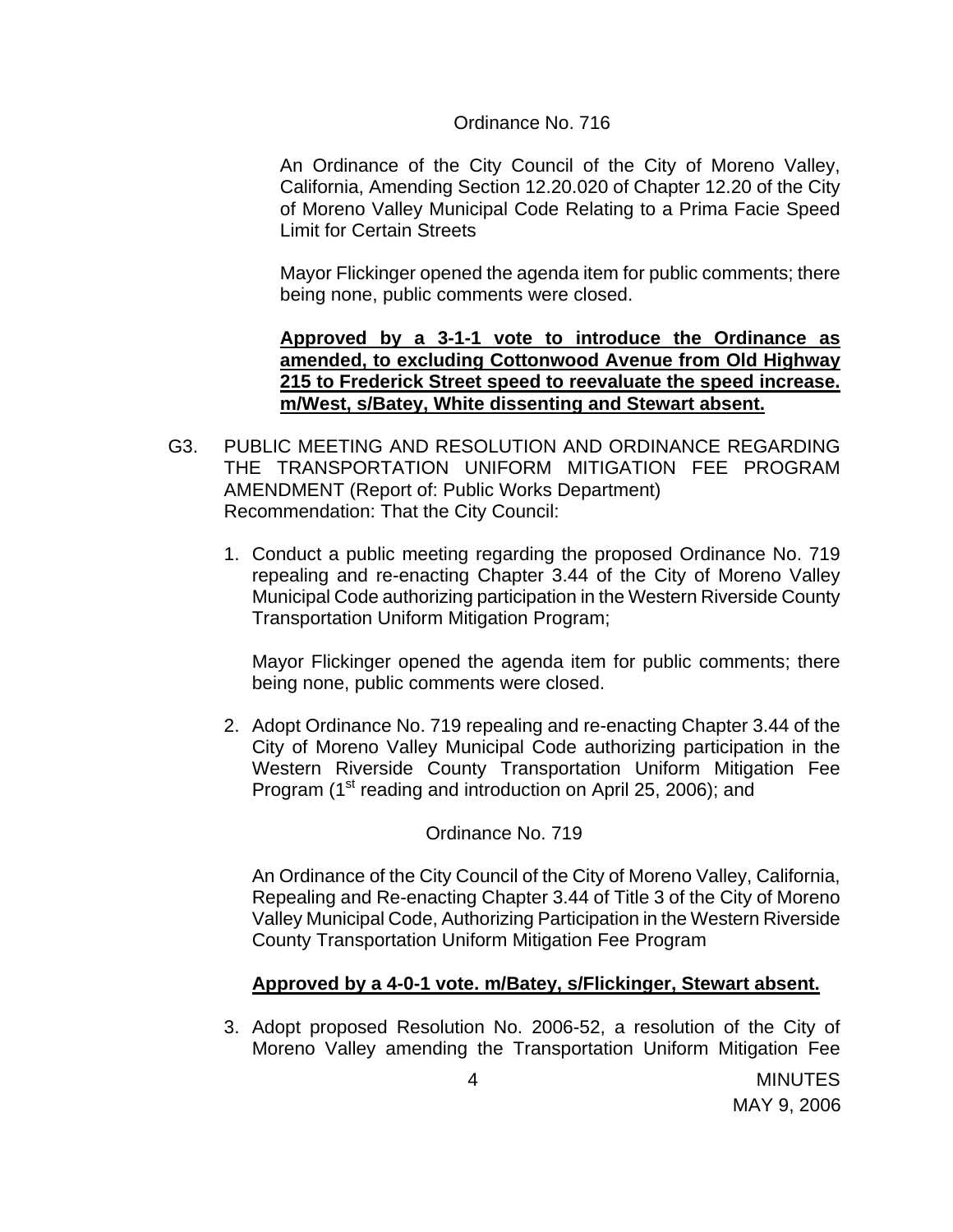(TUMF) applicable to all developments in the City of Moreno Valley, authorizing the City of Moreno Valley to implement the policies and procedures established in the Western Riverside County Transportation Uniform Mitigation Program Nexus Study, 2005 Update.

### Resolution No. 2006-52

 A Resolution of the City Council of the City of Moreno Valley Amending the Transportation Uniform Mitigation Fee (TUMF) Applicable to all Developments in the City of Moreno Valley

# **Approved by a 4-0-1 vote. m/Batey, s/Flickinger, Stewart absent.**

G4. RESOLUTION RESCINDING AND RE-STATING RESOLUTION NOS. 2005- 102 AND 2005-116, REGARDING THE FEE STRUCTURES FOR RESIDENTIAL AND COMMERCIAL AND INDUSTRIAL DEVELOPMENT IMPACT FEES FOR ARTERIAL STREETS (CONTINUED FROM APRIL 25, 2005) (Report of: Public Works Department) Recommendation: That the City Council adopt Resolution No. 2006-55, rescinding and re-stating Resolution Nos. 2005-102 and 2005-116 regarding the fee structures for residential, commercial, and industrial impact fees for arterial streets.

#### Resolution No. 2006-55

 A Resolution of the City Council of the City of Moreno Valley, California, Rescinding and Re-Stating the Provisions of Resolution Nos. 2005-102 and 2005-116, Setting the Amount of Residential and Commercial and Industrial Development Impact Fees and Rescinding all Prior Enactments which are in Conflict with this Resolution

 Mayor Flickinger opened the agenda item for public comments; there being none, public comments were closed.

#### **Approved by a 4-0-1vote. m/White, s/Batey, Stewart absent.**

G5. CITY MANAGER'S REPORT (Informational Oral Presentation – not for Council action) - None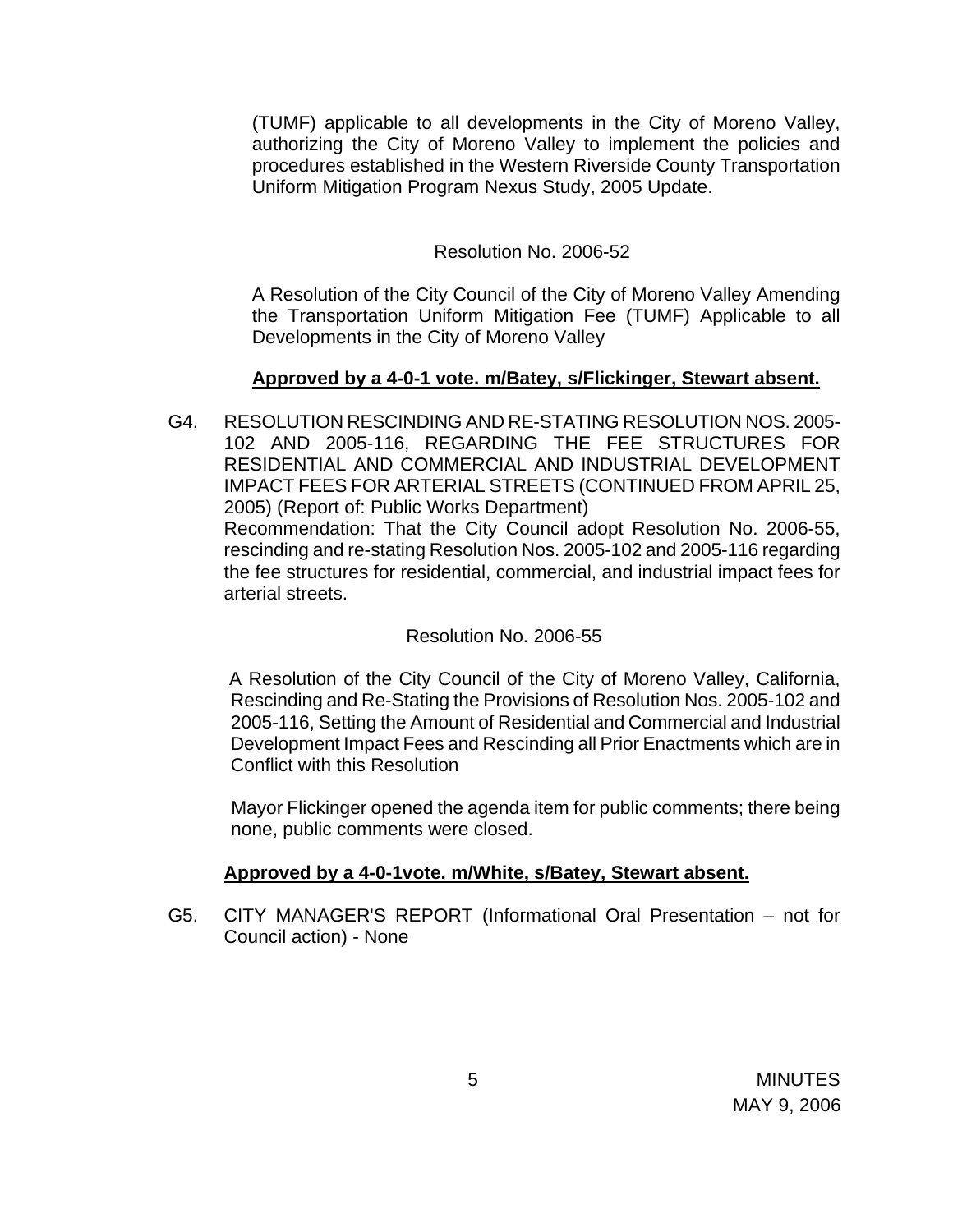# **H. LEGISLATIVE ACTIONS**

ORDINANCES - 1ST READING AND INTRODUCTION - NONE

ORDINANCES - 2ND READING AND ADOPTION - NONE

ORDINANCES - URGENCY ORDINANCES – NONE

RESOLUTIONS – NONE

# **CLOSING COMMENTS AND/OR REPORTS OF THE CITY COUNCIL, COMMUNITY SERVICES DISTRICT, OR COMMUNITY REDEVELOPMENT AGENCY**

Council Member Batey

- 1) After school reading program winners will be presented with their bears on May 23
- 2) Would like to move item regarding alternative to street racing to June 13, 2006

Mayor Flickinger

- 1) Forum on "how to" for the Conference & Recreation Center very successful
- 2) Citrus Wind Ensemble gave an outstanding performance will be shown on MVTV3 - on June 29 they will be playing "The Sounds of Freedom" at the Conference and Recreation Center
- 3) Population is 174,565 as of 1/1/06

Council Member Stewart – no comments

Council Member West – no comments

Mayor Pro Tem White – no comments

**CLOSED SESSION - NONE**